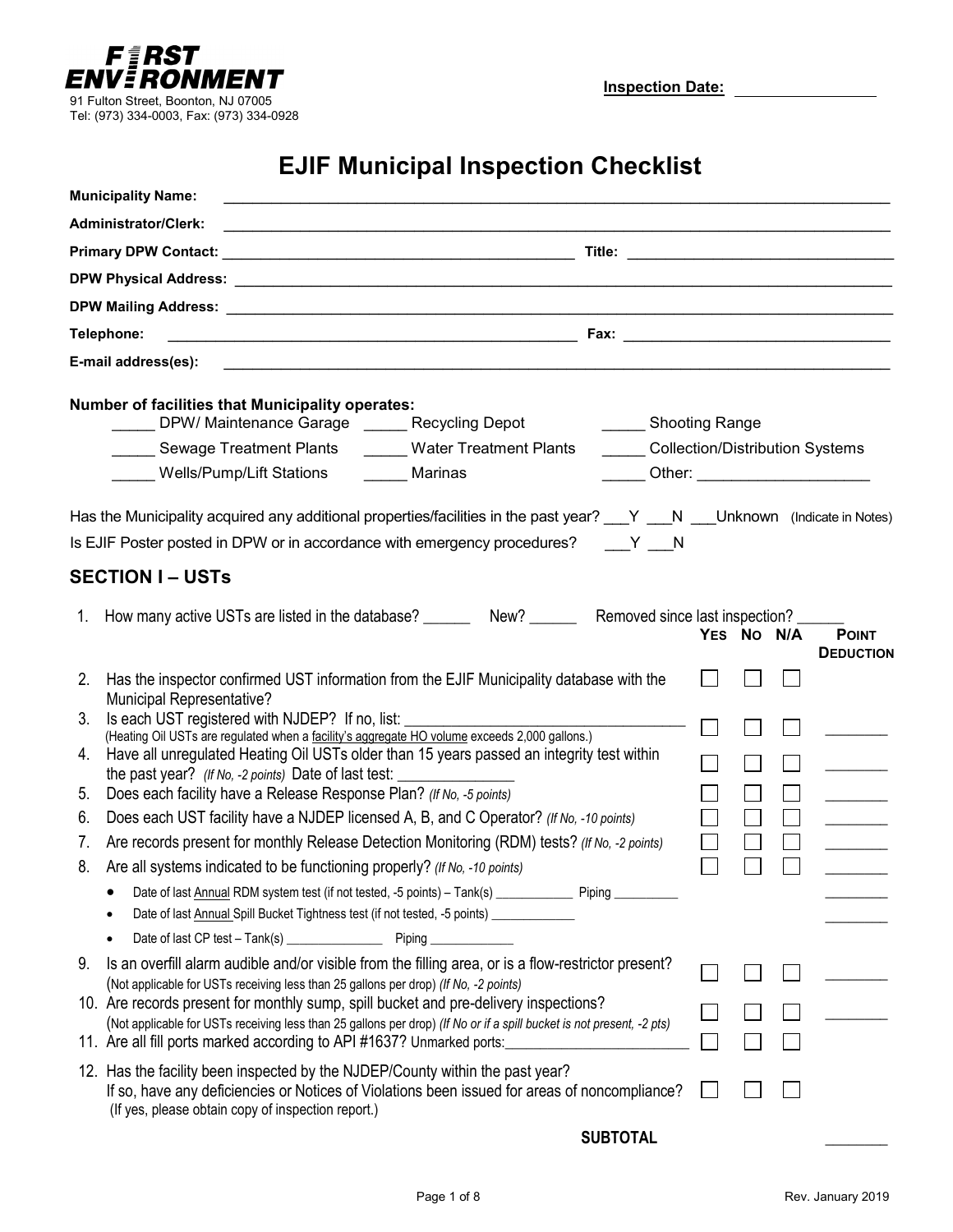### **SECTION II – ASTs**

|    | 1. How many active ASTs are listed in the database? New?                                                              | Removed since last inspection? |            |      |     |                  |
|----|-----------------------------------------------------------------------------------------------------------------------|--------------------------------|------------|------|-----|------------------|
|    |                                                                                                                       |                                | <b>YES</b> | - No | N/A | <b>POINT</b>     |
| 2. | Has the inspector confirmed AST information from the EJIF Municipality<br>database with the Municipal Representative? |                                |            |      |     | <b>DEDUCTION</b> |
|    | 3. Does each tank have secondary containment?                                                                         |                                |            |      |     |                  |
|    | 4. Does each tank have external protection?                                                                           |                                |            |      |     |                  |
| 5. | Does the facility regularly inspect the tanks, piping, sumps, hoses, spill<br>buckets and secondary containment?      |                                |            |      |     |                  |
|    | 6. Are there any leaks, drips or spills associated with any AST? (-5 points)                                          |                                |            |      |     |                  |
| 7. | Are there any underground pipes associated with any AST? (If no testing, -5 pts)                                      |                                |            |      |     |                  |
|    | Date of last RDM test:                                                                                                |                                |            |      |     |                  |
|    | Date of last CP test:                                                                                                 |                                |            |      |     |                  |

### **SECTION III – SPCC**

1. Does any facility have a total aboveground oil storage capacity >1,320 gallons?

*\_\_\_\_\_\_\_\_\_\_\_\_\_\_\_\_\_\_\_\_\_\_\_\_\_\_\_\_\_\_\_\_\_\_\_\_\_\_\_\_\_\_\_\_\_\_\_\_\_\_\_\_\_\_\_\_\_\_\_\_\_\_\_\_\_\_\_\_\_\_*

2. Could local surface waters, wetlands, dry stream beds, or storm water systems potentially be affected by a spill from oil storage at that/those facility(ies)? *If the answers were "YES" in No.1 and No. 2, this facility is subject to SPCC regulation.*

Please list each facility subject to SPCC:

| <b>Facility</b>                                                                                                                                                                                                                                                                                                                                                                                                                                            | <b>Total Facility</b><br><b>Capacity</b> | <b>Potentially Impacted</b><br><b>Navigable Waters</b> |  | <b>Distance from Conduit to</b><br><b>Nearest Source</b> |                 | Available? | <b>SPCC Plan</b> |
|------------------------------------------------------------------------------------------------------------------------------------------------------------------------------------------------------------------------------------------------------------------------------------------------------------------------------------------------------------------------------------------------------------------------------------------------------------|------------------------------------------|--------------------------------------------------------|--|----------------------------------------------------------|-----------------|------------|------------------|
|                                                                                                                                                                                                                                                                                                                                                                                                                                                            |                                          |                                                        |  |                                                          |                 | V          | N                |
|                                                                                                                                                                                                                                                                                                                                                                                                                                                            |                                          |                                                        |  |                                                          |                 | Y          | N                |
|                                                                                                                                                                                                                                                                                                                                                                                                                                                            |                                          |                                                        |  |                                                          |                 | Y          | N                |
|                                                                                                                                                                                                                                                                                                                                                                                                                                                            |                                          |                                                        |  |                                                          | YES NO N/A      |            | <b>POINT</b>     |
| 3. Has an SPCC Plan been implemented for each facility, including: (If no, -5 pts)<br>a. Secondary containment/Site improvements<br>b. Overfill protection?<br>c. Spill protection?<br>d. Annual SPCC training?<br>4. Has this facility had any spill incidents reported to NJDEP in the past year?<br>Does the municipality have arrangements with a Spill Response Contractor?<br>Does the municipality have arrangements with Local Emergency Response? |                                          |                                                        |  | <b>DEDUCTION</b>                                         |                 |            |                  |
| <b>SECTION IV - MAINTENANCE</b>                                                                                                                                                                                                                                                                                                                                                                                                                            |                                          |                                                        |  | <b>YES</b>                                               | No N/A          |            | <b>POINT</b>     |
| 1. Is salt stored in a permanent structure that is walled and roofed with an<br>impermeable floor, or a steel-framed fabric structure with a door? (If no, -5 pts)                                                                                                                                                                                                                                                                                         |                                          |                                                        |  |                                                          |                 |            | <b>DEDUCTION</b> |
| 2. Any derelict/abandoned vehicles?<br>If less than 5 vehicles, -2 points                                                                                                                                                                                                                                                                                                                                                                                  |                                          |                                                        |  |                                                          |                 |            |                  |
| If 5 or more vehicles, -5 points<br>3. Evidence of vehicle fluid leakage outside? (If yes, -5 points)<br>Explain:                                                                                                                                                                                                                                                                                                                                          |                                          |                                                        |  |                                                          |                 |            |                  |
|                                                                                                                                                                                                                                                                                                                                                                                                                                                            |                                          |                                                        |  |                                                          | <b>SUBTOTAL</b> |            |                  |

YES NO  $\Box$ 

 $\Box$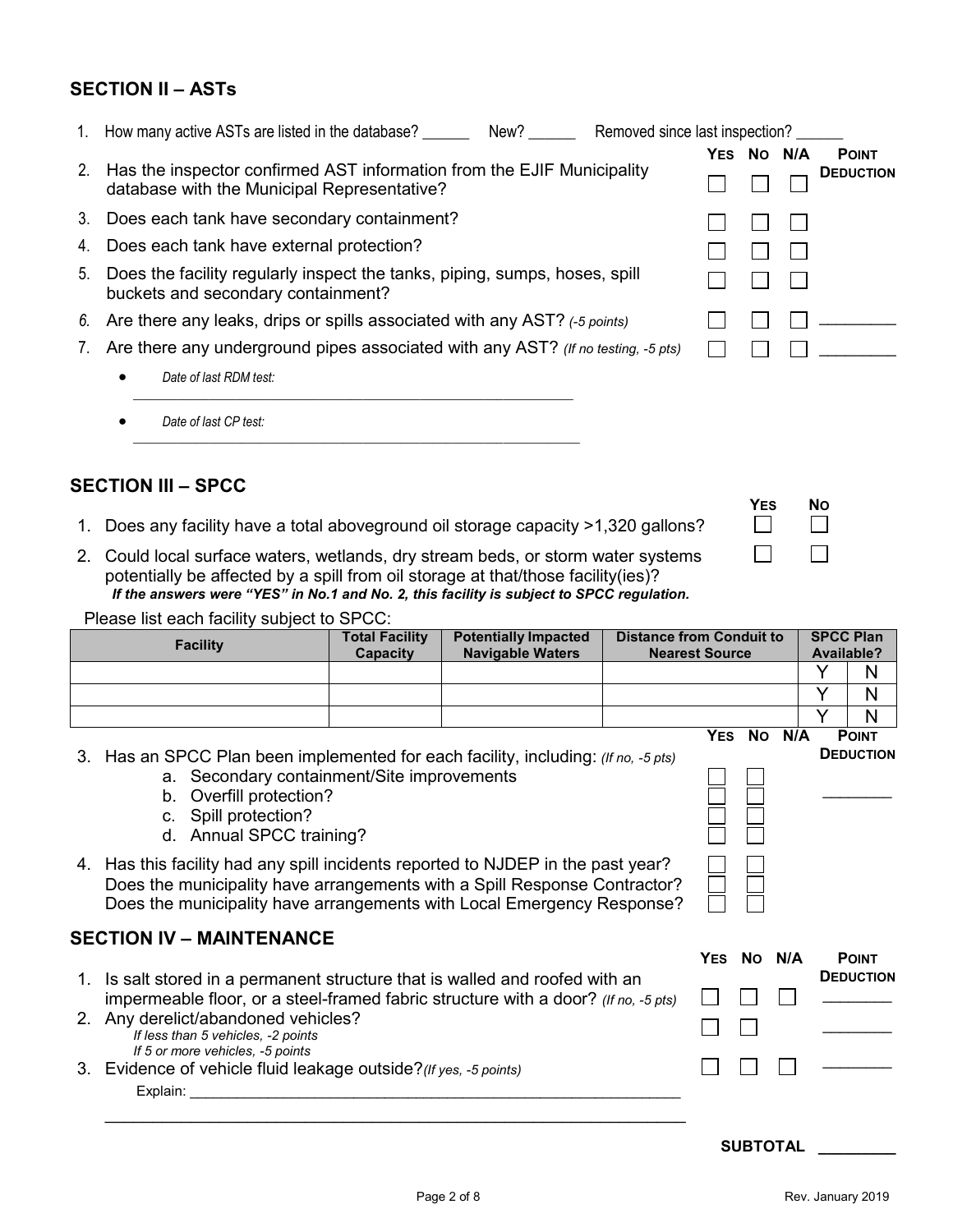# **SECTION V – NJPDES**

|    | <b>A. POINT SOURCE</b>                                                                                                                        |            | YES NO N/A |        |  |  |  |
|----|-----------------------------------------------------------------------------------------------------------------------------------------------|------------|------------|--------|--|--|--|
| 1. | Does this facility have any functioning floor drains? (If Yes, -1 point)                                                                      |            |            |        |  |  |  |
| 2. | Does this facility have an Oil-Water Separator?                                                                                               |            |            |        |  |  |  |
| 3. | Is the separator cleaned/maintained on a regular basis?                                                                                       |            |            |        |  |  |  |
| 4. | When was the last time it was cleaned/maintained?                                                                                             |            |            |        |  |  |  |
| 5. | Where does the Oil-Water Separator/Floor drains ultimately discharge?                                                                         |            |            |        |  |  |  |
|    | <b>WATER</b><br>Check all that Apply                                                                                                          |            | OIL        | N/A    |  |  |  |
|    | Discharge to POTW (If discharge not permitted, -5 points)                                                                                     |            |            |        |  |  |  |
|    | Discharge to Storm / Surface Water (If discharge not permitted, -15 points)                                                                   |            |            |        |  |  |  |
|    | Discharge to Groundwater / Dry Well (If discharge not permitted, -30 pts)<br>Oil Water Separator (Oil reservoir within unit)                  |            |            |        |  |  |  |
|    | Storage Tank (AST or UST)                                                                                                                     |            |            |        |  |  |  |
|    |                                                                                                                                               |            |            |        |  |  |  |
|    |                                                                                                                                               | <b>YES</b> | <b>No</b>  | N/A    |  |  |  |
| 6. | Is there any history of septic system use at this facility?<br>If so, when?                                                                   |            |            |        |  |  |  |
|    |                                                                                                                                               |            |            |        |  |  |  |
|    | 7. If present, is the following unpermitted discharge directed to the environment?                                                            |            |            |        |  |  |  |
|    | Air Compressor Blowdown (If yes, - 2 points)                                                                                                  |            |            |        |  |  |  |
|    |                                                                                                                                               |            |            |        |  |  |  |
|    | <b>B. NON-POINT SOURCE</b>                                                                                                                    | <b>YES</b> |            | No N/A |  |  |  |
|    |                                                                                                                                               |            |            |        |  |  |  |
| 8. | Does this facility have any storm drains?                                                                                                     |            |            |        |  |  |  |
|    | (If storm drains are located within 25 ft of any petroleum or hazardous chemical storage, -10 pts)                                            |            |            |        |  |  |  |
|    | 9. Do vehicle washwaters from this facility discharge to the environment?<br>(If Yes, -5 points) Describe:                                    |            |            |        |  |  |  |
|    | 10. Are any dumpsters/roll-offs leaking (-5 pts) or exposed to precipitation? (-2 pts)                                                        |            |            |        |  |  |  |
|    | 11. Does the facility annually update its Stormwater Pollution Prevention Plan?                                                               |            |            |        |  |  |  |
|    | 12. Are the municipality's SPPP and SMP posted on the municipal website? (-2 pts)                                                             |            |            |        |  |  |  |
|    | 13. Has training been presented to, and documented for, the following:                                                                        |            |            |        |  |  |  |
|    | Municipal Employees (annual) (-2 pts)<br>a.                                                                                                   |            |            |        |  |  |  |
|    | Governing Body members (once per elected term)<br>b.                                                                                          |            |            |        |  |  |  |
|    |                                                                                                                                               |            |            |        |  |  |  |
|    | 14. Is the facility implementing each of the SPPP-required SOPs:<br><b>Fueling Operations</b><br>a.                                           |            |            |        |  |  |  |
|    | <b>Vehicle Maintenance</b><br>b.                                                                                                              |            |            |        |  |  |  |
|    | Good Housekeeping<br>C.                                                                                                                       |            |            |        |  |  |  |
|    | 15. Is aggregate material and construction debris stored in accordance with                                                                   |            |            |        |  |  |  |
|    | Attachment E of the Municipal Stormwater permit? (-2 pts)<br>16. Has a copy (in any format) of the municipality's stormwater Outfall Map been |            |            |        |  |  |  |
|    | provided to the NJDEP by January 1, 2019? (-2 pts)<br>Provided electronically by December 21, 2020?<br>a.                                     |            |            |        |  |  |  |

**SUBTOTAL \_\_\_\_\_\_\_\_\_**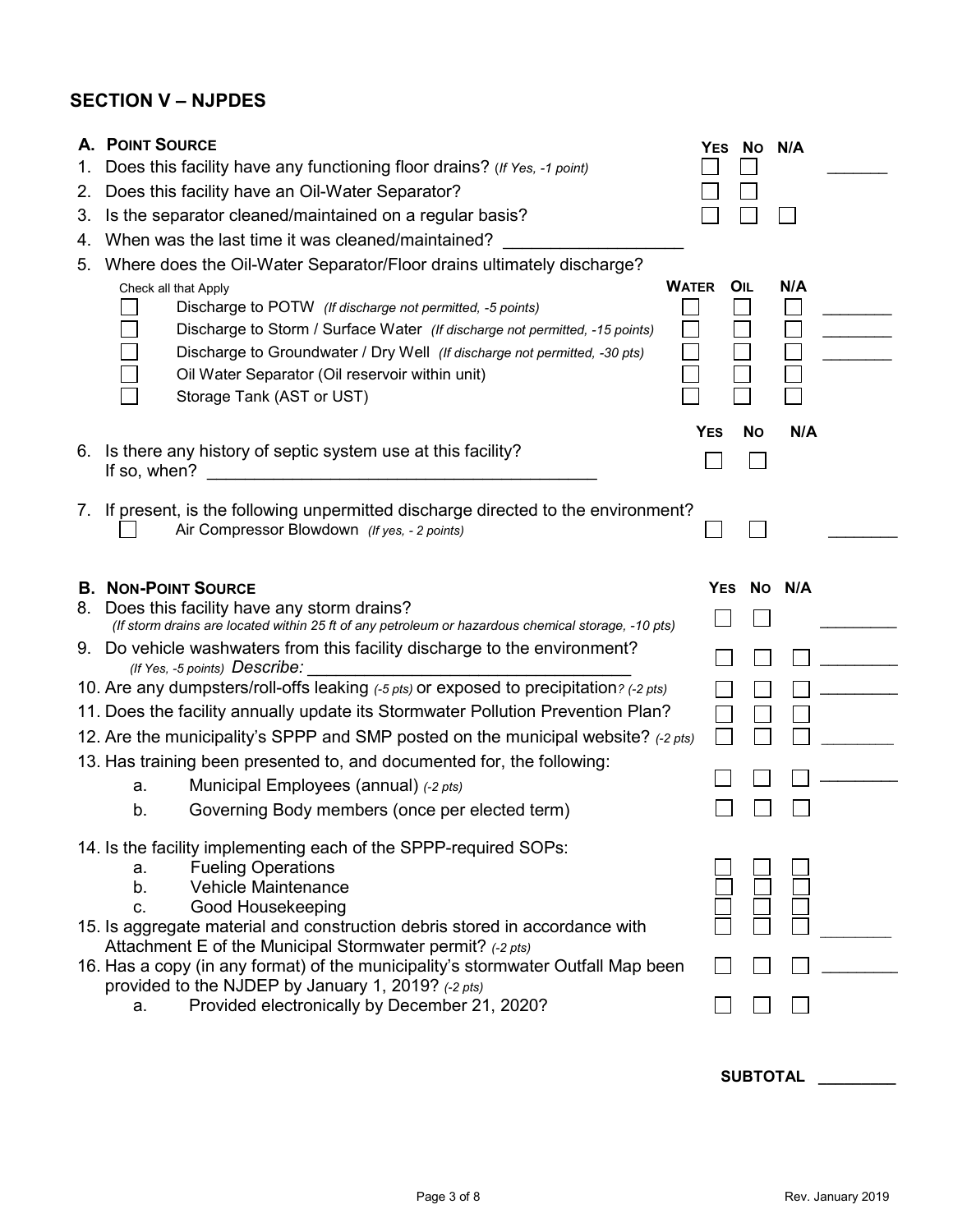| 1. Does this facility generate road waste from street sweeping or<br>stormwater / sanitary system maintenance?<br>□ Covered<br>Uncovered<br>2. How is the material stored prior to disposal? (check all that apply)<br>Roll-Off Container/Dumpster<br>$\Box$ Impervious Ground<br>Pervious Ground<br>$\mathbf{I}$<br>3. Does the municipality track how much road waste material is generated<br>on a monthly basis?<br>4. How does the municipality dispose of the road waste:<br>Landfill<br><b>Outside Contractor</b><br>Other (describe:<br>5. How does the municipality dispose of liquid waste generated from road waste<br>Discharged to POTW<br>& stormwater inlet cleaning operations?<br>Discharged to stormwater system (-3pts)<br>Contained on drying pad<br>Discharged to soil / groundwater (-3pts)<br>Disposed of off site<br><b>SECTION VII - WASTE MANAGEMENT</b><br><b>POINT</b><br>INSIDE/<br><b>OUTSIDE</b><br><b>No</b><br><b>COVERED</b><br><b>DEDUCTION</b><br>1. Waste Paint & Finishes (If stored incorrectly, -2 points)<br>Used Tires (If stored incorrectly, -2 points)<br>2.<br>Contaminated Absorbent (If stored incorrectly, -2 points)<br>3.<br>4. Universal Wastes<br>Used Lead Acid Batteries (If stored incorrectly / evidence of staining, -2 pts)<br>Waste Lamps (Fluorescents)<br><b>Computers and Electronics</b><br><b>SECTION VIII - CONTAINER MANAGEMENT</b><br><b>YES</b><br><b>No</b><br>N/A<br>1. Are stored compressed gas cylinders on cart or secured, capped<br>$\mathbf{I}$<br>and separated properly? (If No, -3 pts)<br>1. Any Drum Storage? How many? _________ Size? _______<br>Drum locations?<br>2. Evidence of fluid leakage from drums? (If yes, -5 points)<br>3. Any unlabeled drums or drums w/unknown contents?<br>1-5 drums (-5 pts)<br>6-10 drums (-10 pts)<br>11 or more (-15 pts)<br>4. Are there any unprotected storage of petroleum or hazardous<br>chemicals within:<br>5 feet of a floor drain<br>$(-10$ points)<br>10 feet of a floor drain<br>(-2 points)<br>Is outside drum storage properly managed? (If no, -5 points)<br>5.<br>Is a spill kit available to all potential spill sources, including:<br>6.<br>a. Aboveground storage tanks and fueling areas (If No, -2 points)<br>b. Drums and maintenance areas (If No, -2 points)<br>c. On vehicles with hydraulic lines (recommended) | <b>SECTION VI - ROAD WASTE</b> | <b>YES</b> | <b>No</b> | <b>POINT</b><br><b>DEDUCTION</b> |
|---------------------------------------------------------------------------------------------------------------------------------------------------------------------------------------------------------------------------------------------------------------------------------------------------------------------------------------------------------------------------------------------------------------------------------------------------------------------------------------------------------------------------------------------------------------------------------------------------------------------------------------------------------------------------------------------------------------------------------------------------------------------------------------------------------------------------------------------------------------------------------------------------------------------------------------------------------------------------------------------------------------------------------------------------------------------------------------------------------------------------------------------------------------------------------------------------------------------------------------------------------------------------------------------------------------------------------------------------------------------------------------------------------------------------------------------------------------------------------------------------------------------------------------------------------------------------------------------------------------------------------------------------------------------------------------------------------------------------------------------------------------------------------------------------------------------------------------------------------------------------------------------------------------------------------------------------------------------------------------------------------------------------------------------------------------------------------------------------------------------------------------------------------------------------------------------------------------------------------------------------------------------------------------------------------------------------------------------------------------------|--------------------------------|------------|-----------|----------------------------------|
|                                                                                                                                                                                                                                                                                                                                                                                                                                                                                                                                                                                                                                                                                                                                                                                                                                                                                                                                                                                                                                                                                                                                                                                                                                                                                                                                                                                                                                                                                                                                                                                                                                                                                                                                                                                                                                                                                                                                                                                                                                                                                                                                                                                                                                                                                                                                                                     |                                |            |           |                                  |
|                                                                                                                                                                                                                                                                                                                                                                                                                                                                                                                                                                                                                                                                                                                                                                                                                                                                                                                                                                                                                                                                                                                                                                                                                                                                                                                                                                                                                                                                                                                                                                                                                                                                                                                                                                                                                                                                                                                                                                                                                                                                                                                                                                                                                                                                                                                                                                     |                                |            |           |                                  |
|                                                                                                                                                                                                                                                                                                                                                                                                                                                                                                                                                                                                                                                                                                                                                                                                                                                                                                                                                                                                                                                                                                                                                                                                                                                                                                                                                                                                                                                                                                                                                                                                                                                                                                                                                                                                                                                                                                                                                                                                                                                                                                                                                                                                                                                                                                                                                                     |                                |            |           |                                  |
|                                                                                                                                                                                                                                                                                                                                                                                                                                                                                                                                                                                                                                                                                                                                                                                                                                                                                                                                                                                                                                                                                                                                                                                                                                                                                                                                                                                                                                                                                                                                                                                                                                                                                                                                                                                                                                                                                                                                                                                                                                                                                                                                                                                                                                                                                                                                                                     |                                |            |           |                                  |
|                                                                                                                                                                                                                                                                                                                                                                                                                                                                                                                                                                                                                                                                                                                                                                                                                                                                                                                                                                                                                                                                                                                                                                                                                                                                                                                                                                                                                                                                                                                                                                                                                                                                                                                                                                                                                                                                                                                                                                                                                                                                                                                                                                                                                                                                                                                                                                     |                                |            |           |                                  |
|                                                                                                                                                                                                                                                                                                                                                                                                                                                                                                                                                                                                                                                                                                                                                                                                                                                                                                                                                                                                                                                                                                                                                                                                                                                                                                                                                                                                                                                                                                                                                                                                                                                                                                                                                                                                                                                                                                                                                                                                                                                                                                                                                                                                                                                                                                                                                                     |                                |            |           |                                  |
|                                                                                                                                                                                                                                                                                                                                                                                                                                                                                                                                                                                                                                                                                                                                                                                                                                                                                                                                                                                                                                                                                                                                                                                                                                                                                                                                                                                                                                                                                                                                                                                                                                                                                                                                                                                                                                                                                                                                                                                                                                                                                                                                                                                                                                                                                                                                                                     |                                |            |           |                                  |
|                                                                                                                                                                                                                                                                                                                                                                                                                                                                                                                                                                                                                                                                                                                                                                                                                                                                                                                                                                                                                                                                                                                                                                                                                                                                                                                                                                                                                                                                                                                                                                                                                                                                                                                                                                                                                                                                                                                                                                                                                                                                                                                                                                                                                                                                                                                                                                     |                                |            |           |                                  |
|                                                                                                                                                                                                                                                                                                                                                                                                                                                                                                                                                                                                                                                                                                                                                                                                                                                                                                                                                                                                                                                                                                                                                                                                                                                                                                                                                                                                                                                                                                                                                                                                                                                                                                                                                                                                                                                                                                                                                                                                                                                                                                                                                                                                                                                                                                                                                                     |                                |            |           |                                  |
|                                                                                                                                                                                                                                                                                                                                                                                                                                                                                                                                                                                                                                                                                                                                                                                                                                                                                                                                                                                                                                                                                                                                                                                                                                                                                                                                                                                                                                                                                                                                                                                                                                                                                                                                                                                                                                                                                                                                                                                                                                                                                                                                                                                                                                                                                                                                                                     |                                |            |           |                                  |
|                                                                                                                                                                                                                                                                                                                                                                                                                                                                                                                                                                                                                                                                                                                                                                                                                                                                                                                                                                                                                                                                                                                                                                                                                                                                                                                                                                                                                                                                                                                                                                                                                                                                                                                                                                                                                                                                                                                                                                                                                                                                                                                                                                                                                                                                                                                                                                     |                                |            |           |                                  |
|                                                                                                                                                                                                                                                                                                                                                                                                                                                                                                                                                                                                                                                                                                                                                                                                                                                                                                                                                                                                                                                                                                                                                                                                                                                                                                                                                                                                                                                                                                                                                                                                                                                                                                                                                                                                                                                                                                                                                                                                                                                                                                                                                                                                                                                                                                                                                                     |                                |            |           |                                  |
|                                                                                                                                                                                                                                                                                                                                                                                                                                                                                                                                                                                                                                                                                                                                                                                                                                                                                                                                                                                                                                                                                                                                                                                                                                                                                                                                                                                                                                                                                                                                                                                                                                                                                                                                                                                                                                                                                                                                                                                                                                                                                                                                                                                                                                                                                                                                                                     |                                |            |           |                                  |
|                                                                                                                                                                                                                                                                                                                                                                                                                                                                                                                                                                                                                                                                                                                                                                                                                                                                                                                                                                                                                                                                                                                                                                                                                                                                                                                                                                                                                                                                                                                                                                                                                                                                                                                                                                                                                                                                                                                                                                                                                                                                                                                                                                                                                                                                                                                                                                     |                                |            |           |                                  |

**SUBTOTAL \_\_\_\_\_\_\_\_\_**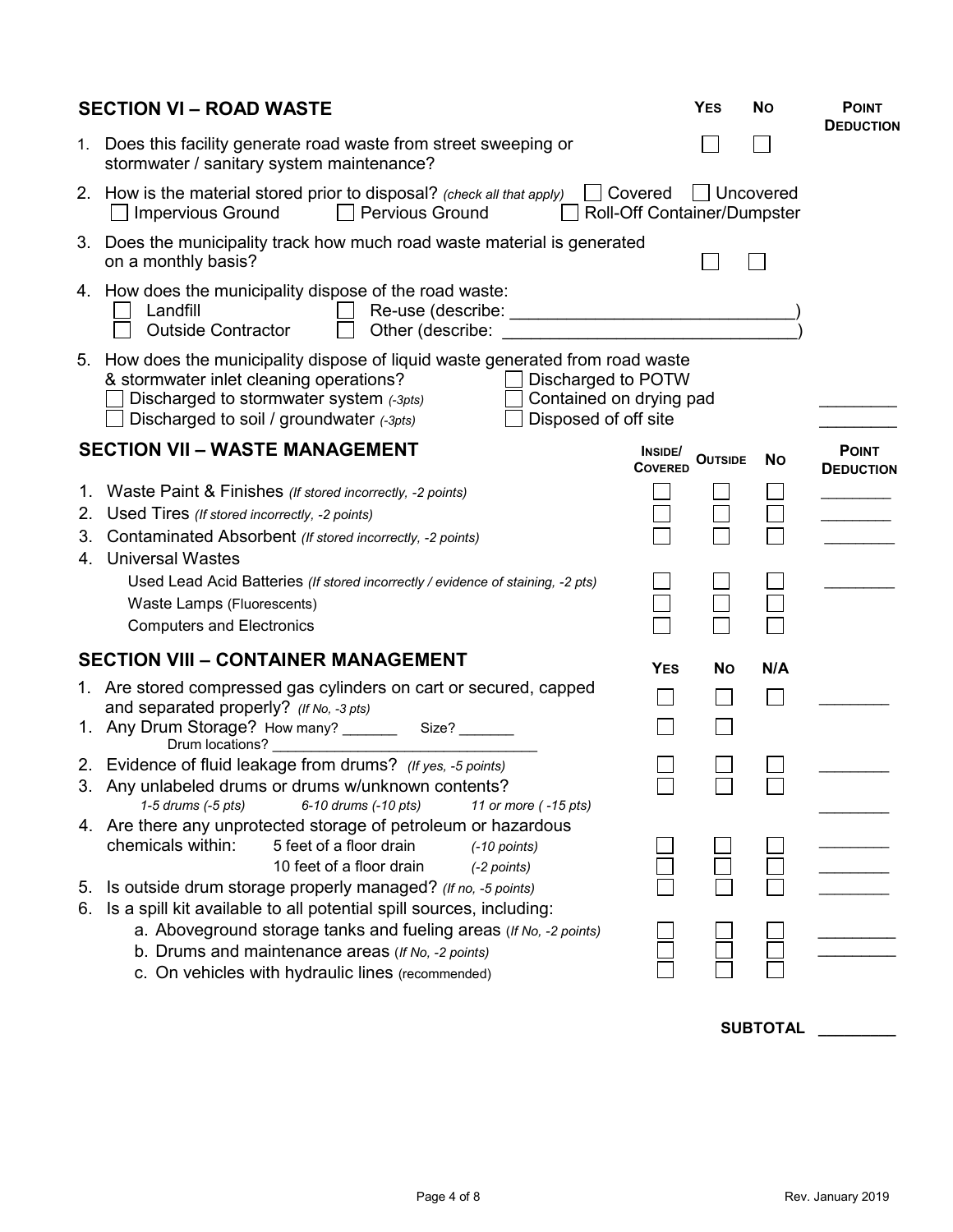## **SECTION IX – AIR EMISSIONS**

- 1. Are there any **boilers/heaters** within the municipality rated at 1,000,000 BTU/hr or greater?
- 2. Are there any **emergency generators** rated at 1,000,000 BTU/hr or greater?

List each regulated boiler/heater/emergency generator that is not in the database or does not have a valid air permit:

| <b>TYPE OF</b><br><b>COMBUSTION</b><br><b>UNIT</b><br>(B/H/EG) | <b>FACILITY/LOCATION</b> | MAKE&<br><b>MODEL</b> | <b>RATING</b><br>(KW OR<br>BTU/HR) | <b>FUEL TYPE</b> | <b>HAS</b><br><b>REQUIRED</b><br>PERMIT? |   |  |              |   |  |  |  |  |  | PERMIT NO. &<br><b>EXPIRATION</b><br><b>DATE</b> |  | <b>IS PERMIT</b><br><b>POSTED</b><br>BY UNIT? |
|----------------------------------------------------------------|--------------------------|-----------------------|------------------------------------|------------------|------------------------------------------|---|--|--------------|---|--|--|--|--|--|--------------------------------------------------|--|-----------------------------------------------|
|                                                                |                          |                       |                                    |                  | v                                        | N |  | $\checkmark$ | N |  |  |  |  |  |                                                  |  |                                               |
|                                                                |                          |                       |                                    |                  | v                                        | N |  | v            | N |  |  |  |  |  |                                                  |  |                                               |
|                                                                |                          |                       |                                    |                  | v                                        | N |  | $\checkmark$ | N |  |  |  |  |  |                                                  |  |                                               |
|                                                                |                          |                       |                                    |                  | v                                        | N |  | $\mathbf v$  | N |  |  |  |  |  |                                                  |  |                                               |
|                                                                |                          |                       |                                    |                  | v                                        | N |  | v            | N |  |  |  |  |  |                                                  |  |                                               |

4. Is the municipality maintaining proper operational records regarding during testing and maintenance of emergency generators with a power output of 37kW or greater?

| <b>YES</b> | N٥ | N/A |
|------------|----|-----|
|            |    |     |

 $\Box$ 

 $\Box$ 

 $\Box$ 

 $\Box$ 

#### 5. Are there any **gasoline storage tanks** containing 2,000 gallons or greater?

List each regulated gasoline tank that is not in the database or does not have a valid air permit:

| <b>FACILITY/LOCATION</b> | <b>MAKE &amp; MODEL</b> | <b>AST OR UST</b><br><b>SYSTEM</b> | <b>SIZE</b><br>(GALLONS) | <b>PERMIT NO. &amp; EXPIRATION</b><br><b>DATE</b> |
|--------------------------|-------------------------|------------------------------------|--------------------------|---------------------------------------------------|
|                          |                         |                                    |                          |                                                   |
|                          |                         |                                    |                          |                                                   |
|                          |                         |                                    |                          |                                                   |

#### 6. Are there any **parts washers** that are subject to air permitting\* or operating rules\*\*?

**\*An Air Permit is required when the open-top measures more than 6 square feet -OR- the solvent storage capacity is more than 100 gallons \*\*Operating Rules apply when the Cold-Solvent Parts Cleaner stores 2 gallons or more of solvent**

**YES NO**

 $\Box$ 

 $\Box$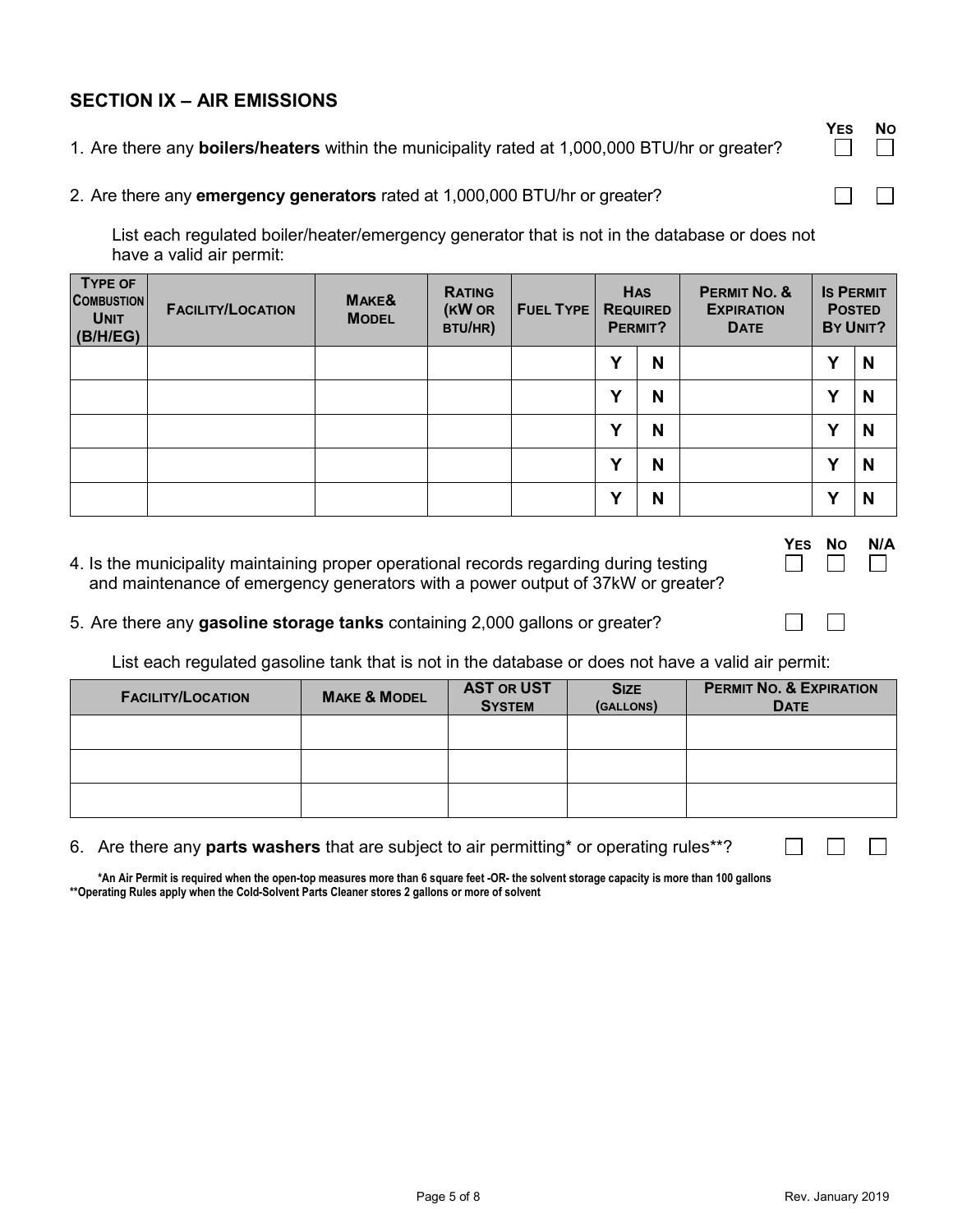|             |    | <b>SECTION X - WATER AND SEWER</b>                                                                                                                                      |                                                                                                                       | <b>YES</b> | Νo | <b>LOCATION</b> |                                                                                             |                                       | <b>POINT DEDUCTION</b> |     |
|-------------|----|-------------------------------------------------------------------------------------------------------------------------------------------------------------------------|-----------------------------------------------------------------------------------------------------------------------|------------|----|-----------------|---------------------------------------------------------------------------------------------|---------------------------------------|------------------------|-----|
| 1.          |    | Is this municipality responsible for their own:<br><b>Water Department?</b><br><b>Water Treatment Plant?</b><br>Sewer Department?<br><b>Wastewater Treatment Plant?</b> |                                                                                                                       |            |    |                 | <u> 1989 - Johann Barnett, fransk politiker (d. 1989)</u>                                   |                                       |                        |     |
| 2.          |    | Has there been any infrastructure added or heavily modified within the last 5 years?                                                                                    |                                                                                                                       |            |    |                 |                                                                                             |                                       |                        |     |
| 3.          |    | What percentage of the system is pressurized?                                                                                                                           |                                                                                                                       |            |    |                 |                                                                                             |                                       |                        |     |
| 4.          |    | How many wells, pump, or lift stations does this municipality own/operate?                                                                                              |                                                                                                                       |            |    |                 |                                                                                             |                                       |                        |     |
| 5.          |    | How many of these facilities have emergency generators?                                                                                                                 |                                                                                                                       |            |    |                 |                                                                                             |                                       |                        |     |
| 6.          |    | How many of these facilities have ASTs or USTs?                                                                                                                         |                                                                                                                       |            |    |                 |                                                                                             |                                       |                        |     |
| 7.          |    | Do you have an emergency response plan detailing the procedures for handling an emergency<br>if any of the lift/pump stations fail? (If No, -5 points)                  |                                                                                                                       |            |    |                 |                                                                                             |                                       |                        |     |
|             |    | <b>SECTION XI - RECYCLING</b>                                                                                                                                           |                                                                                                                       |            |    |                 |                                                                                             | YES                                   | No                     |     |
|             |    | 1. Does the municipality own or operate a Recycling Depot?                                                                                                              |                                                                                                                       |            |    |                 |                                                                                             |                                       |                        |     |
|             |    | If Yes, please indicate address:                                                                                                                                        |                                                                                                                       |            |    |                 |                                                                                             |                                       |                        |     |
| $2_{\cdot}$ |    | Indicate which of the following materials are accepted at this depot:                                                                                                   |                                                                                                                       |            |    |                 |                                                                                             |                                       |                        |     |
|             |    | <b>Plastic Containers</b><br><b>Steel Containers</b><br>Aluminum Cans<br>Other Aluminum Scrap<br><b>Glass Containers</b><br><b>Other Glass</b><br><b>Metal Scrap</b>    | Appliances (White Goods)<br><b>Electronic Components</b><br><b>Tires</b><br><b>Used Oil</b><br><b>Used Antifreeze</b> |            |    |                 | <b>Grass Clippings</b><br>Clothing/Textiles<br>Paper, Mail, Magazines, Cardboard, Newspaper | Leaves and Brush<br>Propane Canisters |                        |     |
|             |    | 3. Is the Recycling Depot approved for coverage on the database report?<br>(Please review with the municipal representative)                                            |                                                                                                                       |            |    |                 |                                                                                             | <b>YES</b>                            | No                     | N/A |
|             |    | Please check all of the following deficiencies that apply to the Recycling Depot:                                                                                       |                                                                                                                       |            |    |                 |                                                                                             |                                       |                        |     |
|             | 1. | Improper acceptance or management of tires, contrary to the requirements of N.J.A.C.<br>$7:26A-1.4(a)5;$                                                                |                                                                                                                       |            |    |                 |                                                                                             |                                       |                        |     |
|             | 2. | Improper acceptance or management of Class B recyclable materials, contrary to the requirements<br>of N.J.A.C. 7:26A-1.4(a)8;                                           |                                                                                                                       |            |    |                 |                                                                                             |                                       |                        |     |
|             | 3. | Waste oil collection and storage procedures insufficient to reduce the potential of<br>environmental contamination resulting from spillage;                             |                                                                                                                       |            |    |                 |                                                                                             |                                       |                        |     |
|             | 4. | Acceptance of hazardous wastes at the recycling center, contrary to the requirements of<br>N.J.A.C. 7:26A-4.1(a)5;                                                      |                                                                                                                       |            |    |                 |                                                                                             |                                       |                        |     |
|             | 5. | Improper acceptance or management of tree branches, tree limbs, and brush, contrary to the                                                                              |                                                                                                                       |            |    |                 |                                                                                             |                                       |                        |     |
|             | 6. | requirements of N.J.A.C. 7:26A-1.4 (a)3;<br>Lead acid battery storage procedures insufficient to reduce the potential of environmental                                  |                                                                                                                       |            |    |                 |                                                                                             |                                       |                        |     |
|             | 7. | contamination due to battery leakage;<br>Discarded appliance handling procedures insufficient to reduce the potential of environmental                                  |                                                                                                                       |            |    |                 |                                                                                             |                                       |                        |     |
|             |    | contamination due to the release of chlorofluorocarbon (CFC) based refrigerants;                                                                                        |                                                                                                                       |            |    |                 |                                                                                             |                                       |                        |     |
|             | 8. | Insufficient site access controls or site supervision to prevent the drop-off of hazardous or otherwise<br>prohibited waste materials at the recycling center.          |                                                                                                                       |            |    |                 |                                                                                             |                                       |                        |     |
|             |    |                                                                                                                                                                         |                                                                                                                       |            |    |                 |                                                                                             | <b>YES</b>                            | No                     | N/A |
|             |    | 4. If a deficiency exists in items 1, 3, 4 or 6 above, does the inspector recommend<br>continued coverage for this facility?                                            |                                                                                                                       |            |    |                 |                                                                                             |                                       |                        |     |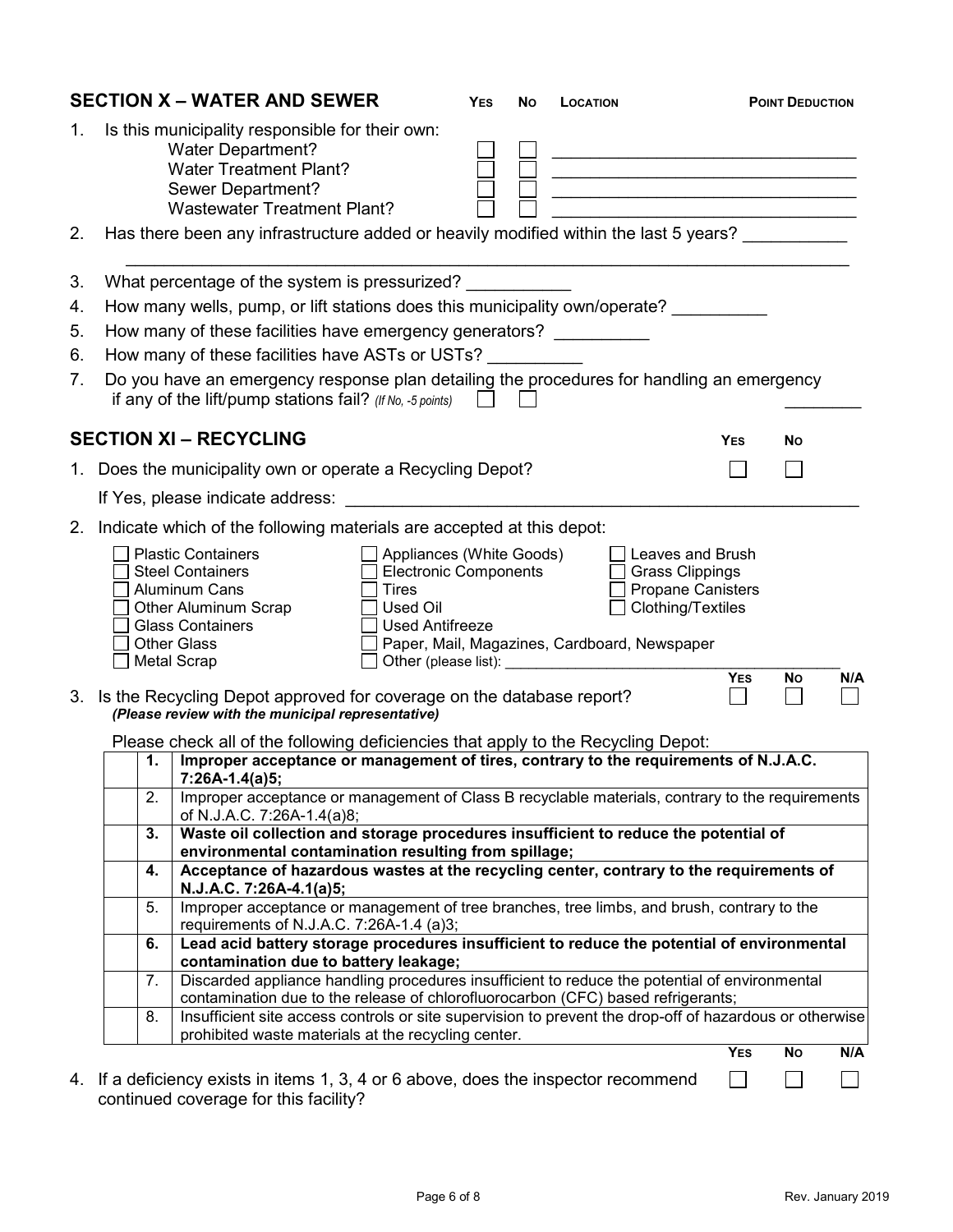|                                                                                                                                          | YES             | <b>No</b> | N/A |
|------------------------------------------------------------------------------------------------------------------------------------------|-----------------|-----------|-----|
| 5. Does this municipality have a composting or transfer operation?                                                                       |                 |           |     |
| If yes, please indicate address                                                                                                          |                 |           |     |
| 6. If yes, does this municipality have an Exemption or General Approval issued<br>by the NJDEP to operate the facility? Permit #<br>Exp. |                 |           |     |
|                                                                                                                                          | <b>SUBTOTAL</b> |           |     |